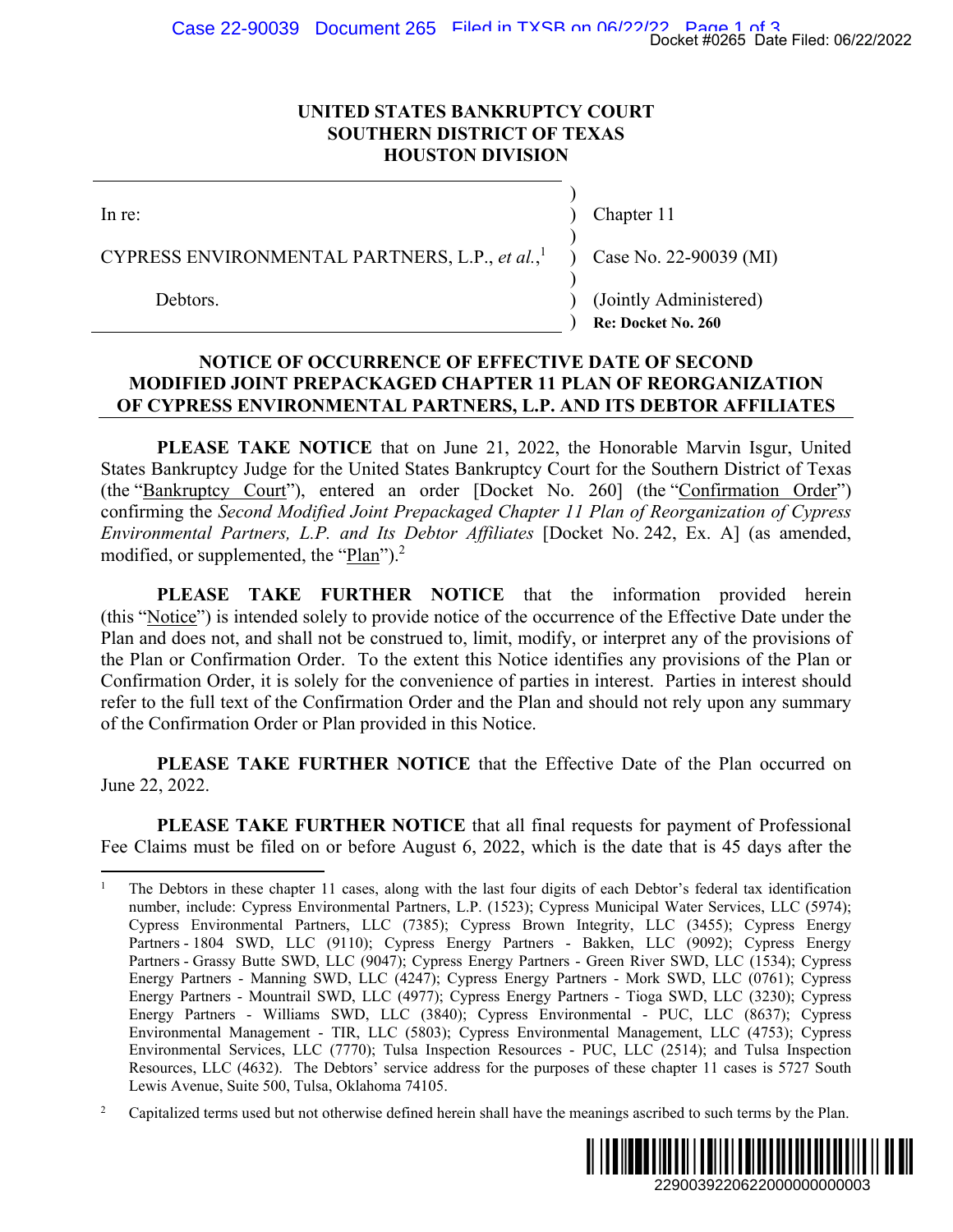Effective Date. Objections, if any, to any Professional Fee Claim must be filed and served on the Reorganized Debtors and the applicable Professional within 21 days after the filing of the final fee application with respect to the Professional Fee Claim. After notice and, if necessary, a hearing in accordance with the procedures established by the Bankruptcy Code, the Bankruptcy Rules, and any applicable orders of the Bankruptcy Court, the Allowed amounts of such Professional Fee Claims shall be determined by the Bankruptcy Court.

**PLEASE TAKE FURTHER NOTICE** that the Plan and its provisions are binding on the Debtors, the Reorganized Debtors, any Holder of a Claim or Interest, and such Holder's successors and assigns, whether or not the Claim or Interest of such Holder is Impaired under the Plan, and whether or not such Holder or Entity voted to accept the Plan.

**PLEASE TAKE FURTHER NOTICE** that the Confirmation Order (including the Plan attached as an exhibit thereto) as well as copies of all documents filed in these chapter 11 cases are available free of charge by visiting the case website maintained by Debtors' notice and claims agent, Kurtzman Carson Consultants LLC, available at www.kccllc.net/cypress or by calling (866) 967-1785 (U.S./Canada) or (310) 751-2685 (international). You may also obtain copies of any pleadings by visiting pacer.uscourts.gov.

**PLEASE TAKE FURTHER NOTICE** that, to the extent you wish to receive notice of pleadings filed in these chapter 11 cases after the Effective Date, you must request notice pursuant to Bankruptcy Rule 2002.

[*Remainder of Page Intentionally Left Blank*]